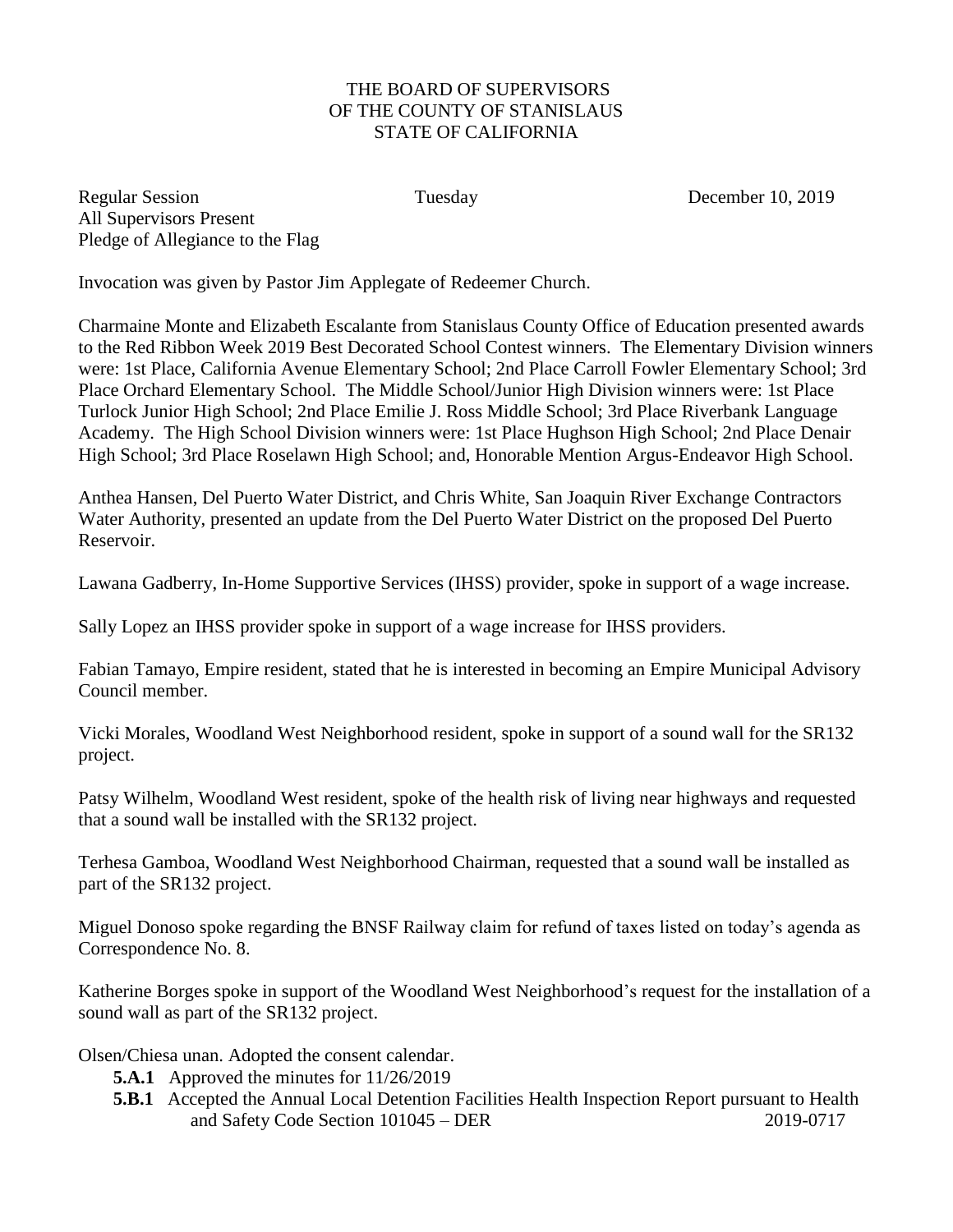- **5.B.2** Awarded agreement with Aspiranet for the provision of Outpatient and Therapeutic Behavioral Services (OP-TBS), as a result of a RFP process issued by BHRS; authorized the Interim Behavioral Health Director, or designee, to sign the agreement for OP-TBS Services in the amount of \$2,908,389, for the term of 01/01/2020 through 06/30/2021; and authorized the Interim BHRS Director, or designee, to sign amendments for additional services and payments for services up to \$200,000, budget permitting, throughout the term of the agreement – BHRS 2019-0718
- **5.B.3** Approved an amendment to the current agreement with Doctors Medical Center for Inpatient Psychiatric Services to extend the agreement by six months, from 01/01/2020 through 06/30/2020; and, authorized the Behavioral Health Director or designee to finalize and execute the amendment to extend the current agreement for Inpatient Psychiatric Services with Doctors Medical Center from 01/01/2020 through 06/30/2020 – BHRS 2019-0719
- **5.B.4** Accepted the October 2019 Investment Report for the Stanislaus County Treasury Pool; and, authorized the Chairman to sign on behalf of the Board that the report has been reviewed and accepted – T/TC 2019-0720
- **5.B.5** Accepted the Report of Donations Received by the County of Stanislaus for the first quarter of FY 2019-2020 – Auditor-Controller 2019-0721
- **5.B.6** Accepted the Accountant's Report on the Stanislaus County Treasurer's Statement of Assets as of 09/25/2019 – Auditor-Controller 2019-0722
- **5.B.7** Ratified ordinances passed by Hughson Fire Protection District, Stanislaus Consolidated Fire Protection District and Salida Fire Protection District adopting and amending the 2019 California Fire Code; and, authorized the Stanislaus County Fire Warden's Office to file a copy of the findings with the California Department of Housing and Community Development as prescribed by Government Health and Safety Code (§13869.7(c)) – OES/Fire Warden DF-04-A-9, DF-10-B-10, DF-20-B-5 2019-0723
- **5.B.8** Accepted the Auditor-Controller's report on Stanislaus County's revolving funds as of 06/30/2019, in accordance with Government Code §29321.1 – Auditor-Controller 2019-0724
- **5.B.9** Authorized the District Attorney to accept, if awarded, the California Governor's Office of Emergency Services County Victim Services Program, Elder Abuse Program and Unserved/Underserved Victim Advocacy Program grants for FY 2019-2020 and Budget Year 2020-2021; authorized the District Attorney to sign the grant award agreements, including any extensions or amendments; and, authorized the Auditor-Controller to increase estimated revenue and appropriations in special revenue legal budgets for County Victim Services, Elder Abuse Program and Unserved/Underserved Victim Advocacy Program legal budget units in accordance with the budget journal, attached to the agenda item, to support existing department operations, prior to notice of grant award – DA 2019-0725
- **5.B.10** Approved an agreement with Occupational Health Centers of California, a Medical Corporation, for pre-employment, employee medical, and annual medical screening services for the period 01/01/2020 through 12/31/2024; and, authorized the purchasing agent to sign the agreement and any future amendments not to exceed the maximum agreement amount of \$875,000 – Risk Management 2019-0726
- **5.B.11** Approved the agreement between the County and HUB International, Inc. to provide employee benefit consulting services from 01/01/2020 through 12/31/2024; and, authorized the Purchasing Agent to sign the agreement and any amendments not to exceed the maximum agreement amount of \$1,400,000 – Risk Management 2019-0727
- **5.B.12** Accepted an update in accordance with Public Contract Code Sections 20134 and 22050 for emergency remediation/repairs at 10th Street Place, to repair water damage and restore essential government operations – CEO 2019-0728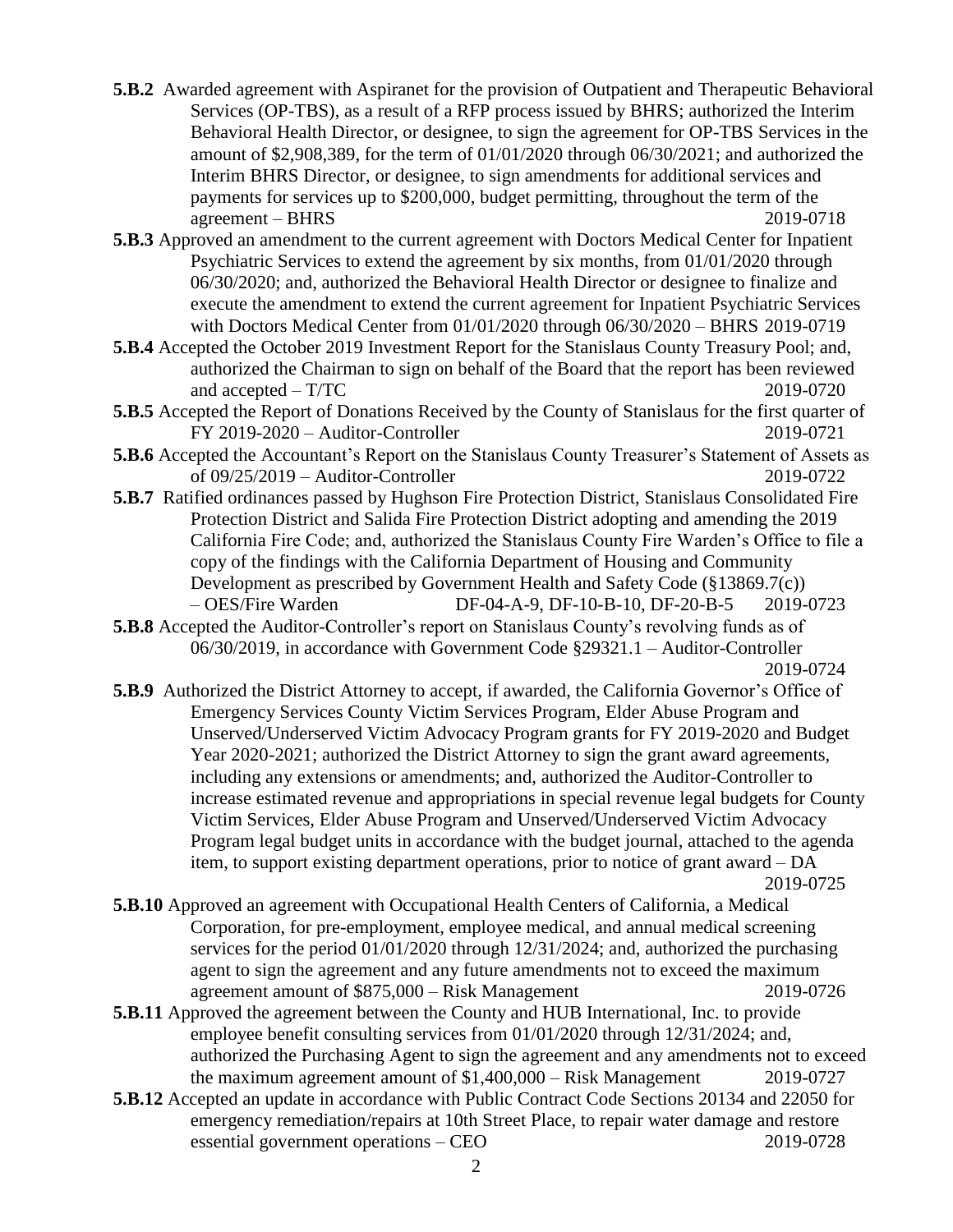- **5.B.13** Approved an update on the homeless facility plan and partnership between the County, the City of Modesto and The Salvation Army in accordance with the provisions of the Public Contract Code; approved the final emergency shelter construction contract with ACME Construction of Modesto, CA as follows: base contract: \$1,909,710; authorized change orders \$112,518; final contract value: \$2,022,228; and, authorized the COO, acting as Project Manager, on behalf of the Board of Supervisors, to complete contract closeout details associated with the ACME construction contract, including the release of retention, minus any withholdings deemed appropriate, and process all remaining closeout activities related to the project – CEO  $C=6-N-12$  2019-0729
- **5.B.14** Approved an update on emergency repairs to the Public Safety Center West, Minimum Housing Unit One, and Support Services Facility's Fire-Life Safety, Secure Electronics, and Video Surveillance Systems along with the abatement of water damage found in the mechanical chassis at the Public Safety Center West – CEO 2019-0730
- **5.C.1** Awarded a contract for design engineering and right-of-way services to Biggs Cardosa and Associates of San Jose, CA, in the amount of \$3,639,975 for the Seventh Street Bridge over the Tuolumne River Replacement Project; authorized the Director of Public Works to execute a contract with Biggs Cardosa and Associates, in the amount of \$3,639,975 and sign necessary documents, including any amendments to the agreement not to exceed 10%; and, authorized the Director of Public Works to take any appropriate action necessary to carry out the purpose and intent of these recommendations – PW 2019-0731
- **5.C.2** Approved an increase to the construction project budget for the Santa Fe Avenue Bridge Project from \$14,300,089 to \$18,356,580; authorized an increase in authority for this project for the Director of Public Works to execute construction contract change orders from 10 percent to 28 percent; approved an amendment to the original Agreement with Burke, Williams & Sorensen, LLP, for professional legal services in an amount of \$200,000, total not to exceed \$300,000; authorized the County Purchasing Agent to execute the amendment; approved an amendment to the original agreement with HDR Construction Control Corporation for construction management services in an amount of \$913,504, total not to exceed \$2,466,460; authorized the Director of Public Works to execute the amendment; and, adopted a resolution authorizing the Director of Public Works to execute change orders for the Santa Fe Bridge over Tuolumne River Project from 10 percent (\$1,144,007) to approximately 28 percent (\$3,204,700) of the original construction contract price of \$11,440,071 with Myers and Sons Construction of Sacramento, CA – PW 2019-0732

Chiesa/Berryhill unan. **6.1** Conducted a public hearing to consider approval and adoption of the Northern and Central Delta-Mendota Region Groundwater Sustainability Plan; approved and adopted, via resolution, the Northern and Central Delta-Mendota Region Groundwater Sustainability Plan; and, authorized the Delta-Mendota Region Groundwater Sustainability Agency's, its consultants, and the Plan Manager to take such other actions as may be reasonably necessary to submit the Northern and Central Delta-Mendota Region Groundwater Sustainability Plan to the California Department of Water Resources by 01/31/2020, and to implement the purpose of this resolution – DER GSA-3-4 2019-0733

Olsen/Berryhill unan. **6.2** Conducted a public hearing to consider the Eastern San Joaquin Groundwater Subbasin Groundwater Sustainability Plan; approved and adopted, via resolution, the Eastern San Joaquin Groundwater Subbasin Groundwater Sustainability Plan; and, authorized the Eastern San Joaquin Groundwater Authority, its consultants, and the Plan Manager to submit the Eastern San Joaquin Groundwater Subbasin Groundwater Sustainability Plan to the California Department of Water Resources no later than  $01/31/2020 - DER$  GSA-6-2 2019-0734